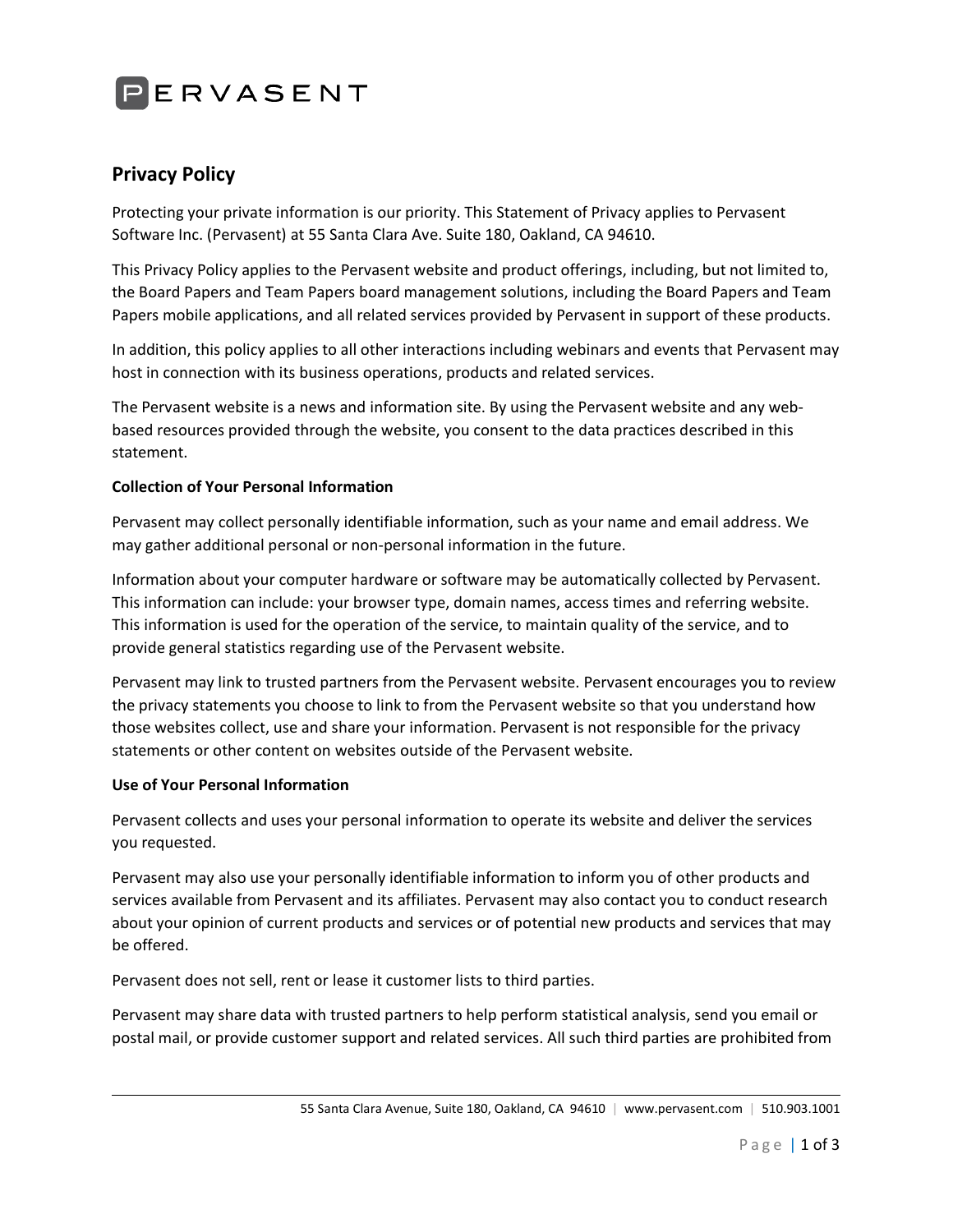

using your personal information except to provide these services to Pervasent, and they are required to maintain the confidentiality of your information.

Pervasent will disclose your personal information, without notice, only if required to do so by law or in the good faith belief that such action is necessary to: (a) confirm to the edicts of the law or comply with legal process served on Pervasent or the site; (b) protect and defend the rights or property of Pervasent; and, (c) act under exigent circumstances to protect the personal safety of users of Pervasent, or the public.

Pervasent is committed to and takes actions to secure your personal information from unauthorized access, use or disclosure.

### **Children under Thirteen**

Pervasent does not knowingly collect personally identifiable information from children under the age of thirteen. Children under the age of thirteen must ask their parent or guardian for permission to use the Pervasent website.

### **Opt-Out and Unsubscribe**

Pervasent respects your privacy and gives you an opportunity to opt-out of receiving announcements of certain information. Users may opt out of receiving any or all communications from Pervasent by contacting us:

Email: inquiry@pervasent.com Phone: 510.903.1001 www.pervasent.com

### **Changes to this Statement**

Pervasent will occasionally update this Statement of Privacy to reflect company and customer feedback. Pervasent encourages you to periodically review this Statement to be informed of how Pervasent is protecting your information.

### **Contact Information**

Pervasent welcomes your questions or comments regarding this Statement of Privacy. If you believe that Pervasent has not adhered to the Statement, please contact Pervasent at:

Pervasent 55 Santa Clara Ave. Suite 180 Oakland, CA 94610

inquiry@pervasent.com 510.903.1001